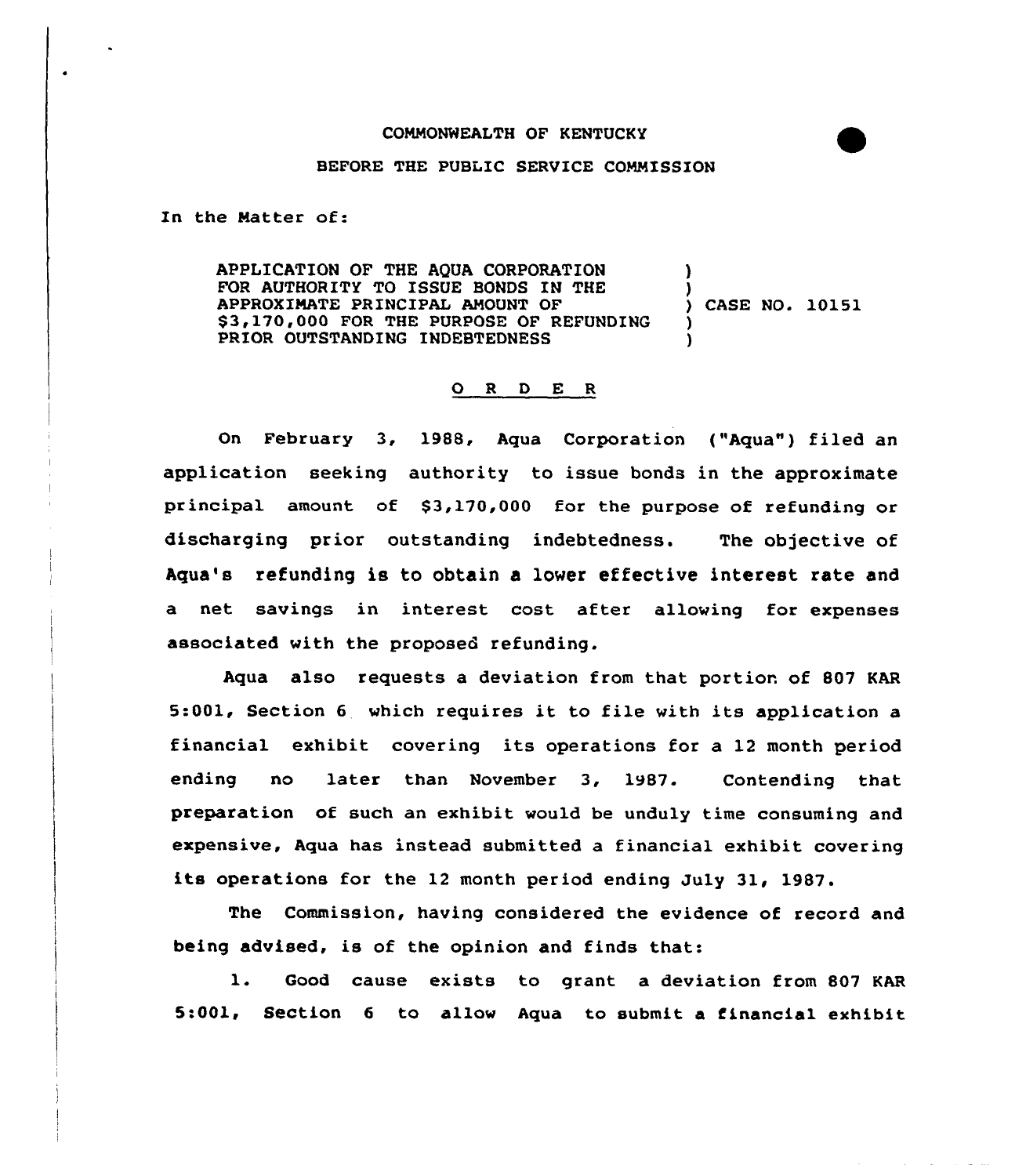covering its operations for the 12 month period ending July 31, 1987, in lieu of a later 12 month period.

2. The approximate \$3,170,000 bond issuance proposed by Aqua is for lawful objects within its corporate purposes and is necessary or appropriate for or consistent with the proper performance of its services to the public and will not impair its ability to perform these services, and is reasonably necessary and appropriate for such purposes, and should, therefore, be approved.

IT IS THEREFORE ORDERED that:

l. Aqua be and it hereby is granted <sup>a</sup> deviation from <sup>807</sup> KAR 5:001, Section <sup>6</sup> and permitted to submit a financial exhibit covering its operations for the 12 month period ending July 31, 1987, in lieu of a later 12 month period as required by 807 KAR 5<001, Section 6.

2. Aqua be and it hereby is authorized to issue, sell, and deliver during 1988, refunding bonds with an aggregate principal amount not to exceed \$3,170,00 in an underwritten public offering, through either negotiated sale or competitive bidding, or private placement transaction utilizing the proper documentation.

3. The terms and interest rate(s) of the refunding bonds shal1 be determined in negotiations between Aqua and the purchasers or through competitive bidding. The refunding bonds shall have a lower effective interest rate than the outstanding bonds to be redeemed and shall result in a net savings in interest cost after allowing for redemption premium and issuance expense.

4. Aqua shall, as soon as possible after the bond issuance, file with the Commission a statement setting forth the date or

 $-2-$